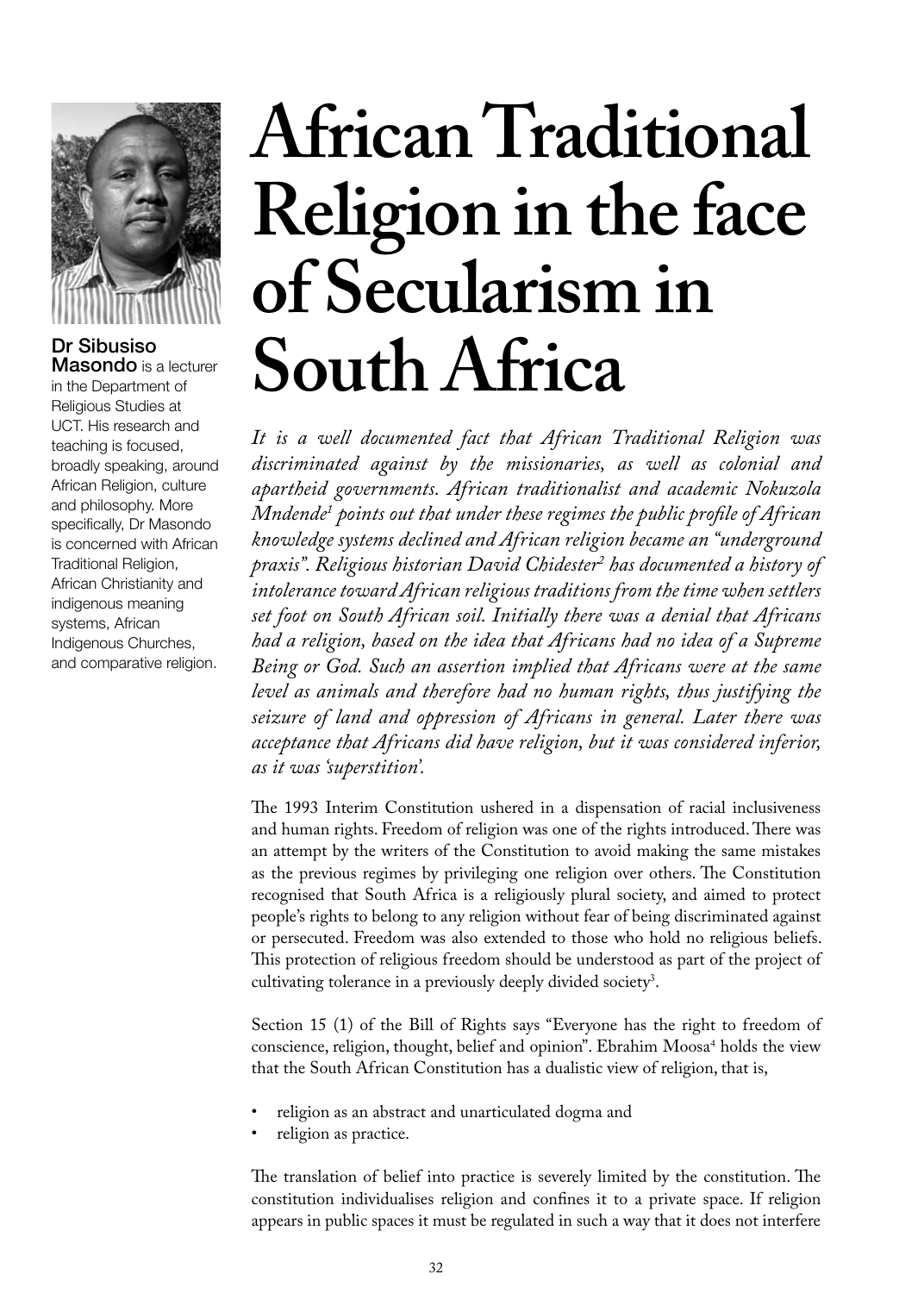with the norms and values of the secular state. Individuals can hold beliefs and put them in practice as long as they do not violate the constitution or the law. In other words, Muslims, African Traditionalists, and Hindus can believe in polygamy but the law will not recognise such unions. The same is true for Rastafarians: they can believe in the spiritual power of cannabis (dagga) but it is illegal to possess or smoke it. The state, on the other hand, cannot afford to allow the practice of forced marriages, ritual murder and other violent crimes in the name of religious practice.

The 1996 Constitution ushered in an era of openness, democracy and human rights in South Africa. The Bill of Rights was designed to protect people from abuses by private citizens or the state. Religion is subordinated to the authority of the state. It has the ability to mould people but it has to do so within the parameters of state authority. Historically, religions have been implicated in human rights violations throughout the world. State morality has clashed with religious morality: thus the the failed Constitutional Court challenge by Gareth Prince to put aside a decision by the Law Society of the Western Cape not to register him as an attorney because, as a Rastafarian, he had been convicted on two occasions for possession of cannabis (dagga)<sup>3</sup>.

The aim of this paper is to reflect on how African Traditional Religion (ATR) has fared in the face of secularism in South Africa. We will consider a number of practices that have caught the attention of the public.  $Chirevo Kwenda<sup>6</sup>, in defining ATR, bemoaned the fact$ that African intellectuals, in their attempt to define what it means to be African, were preoccupied with trying to correct outsiders, paying homage to Western shrine keepers, and seeking acceptance from the West.

*In the post 1994 period a number of events related to ATR have been brought to the public attention through the media. Some of these events were highly controversial: botched circumcisions, …*

For Kwenda, the version of ATR produced by the scholars is tainted. However, there is a version that is produced by ordinary people, who simply do what they do without caring who is watching them. In the post 1994 period a number of events related to ATR have been brought to the public attention through the media. Some of these events were highly controversial: botched circumcisions, *ukweshwama,* ritual slaughter of animals, virginity testing, polygamy, *"muthi"* murders, witch-finding and burning, etc.

### **ATR in the aftermath of 1994**

The post 1994 dispensation opened up space for ATR and other marginalised traditions; space to have a public voice and profile. The dominant public view of ATR was generally negative before 1994. For some African Christians, it was deemed an embarrassment to be seen to be engaged in traditional rituals and practices, or to consult traditional religious specialists. African Christians continued to practise some of their rituals, albeit without the knowledge of the missionary authorities. Sacrifices would be performed at night and feasts would be held during the day. These traditional rituals would be referred to as either "tea" or "dinner". Many Christians were uneasy with the use of the traditional terms *umsebenzi* or *tirelo*, that is, "service", because these terms ("tea" and "dinner") were part of the missionary discourse. The same is true for consultations with the sacred specialists, which would be done secretly. Nokuzola Mndende7 accused African Christians of double talk and serving two masters. Among fellow Christians they professed the power of the blood of Jesus but among traditionalists they swore by the power of their ancestors for health and good fortune.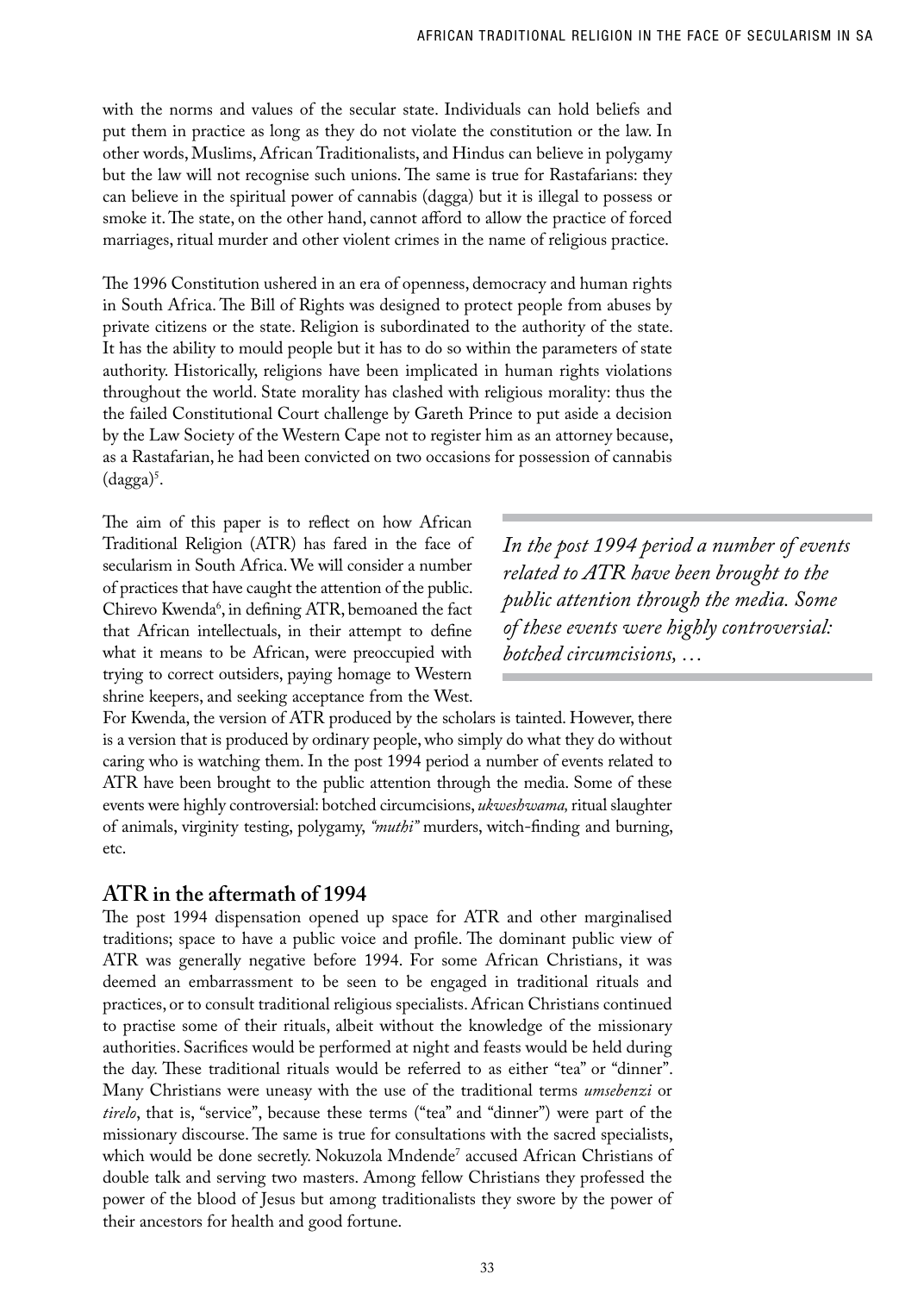House opening rituals have become common in urban areas. McAllister<sup>8</sup> observed that among AmaXhosa, ancestral religion was adapted to meet the needs of a changing socio-political and economic reality. With the advent of migrant labour, African men moved from their familiar rural setting to the unfamiliar and supposedly dangerous urban areas. Ancestral religion was affected by this movement. There was an appeal to the ancestors for protection on the journey as well as during their stay in the urban areas. Initially, urban areas were not perceived as places where people settled permanently because the rural areas provided all the elements that made one human. Migrant labour became another aspect of male initiation – in this instance a man has to prove his manhood through his ability to earn money to both build a homestead and cater for the needs of his wife and children. Post 1994, with Africans being allowed to stay permanently in the urban areas and being able to purchase property in former white suburbs, there developed an idea of 'house opening'. During this ritual, ancestors are invited to come and stay in the house with the owner and the family.

*Ukweshwama* is one of the rituals that have captured the nation's imagination and sparked a fierce debate and contestation that ended up in court. The meaning and content of the celebration were not the contested subjects. The Animal Rights Activists petitioned the High Court in Pietermaritzburg to instruct the Zulu King not to allow the ritual killing of the bull during the celebrations in 2009 because it constituted cruelty to the animal in question. *Ukweshwama c*an be described as the

*Ukweshwama can be described as the ritual of the first fruit. During this ritual, the King – who is the first citizen, the ritual leader (chief priest), the link between the royal ancestors and the rest of the group – would taste the first fruit of the season. One of the major aspects of this ritual is thanksgiving to the ancestors for their provision. It highlights an important link between people and the environment on which they depend.* 

ritual of the first fruit. During this ritual, the King – who is the first citizen, the ritual leader (chief priest), the link between the royal ancestors and the rest of the group – would taste the first fruit of the season. One of the major aspects of this ritual is thanksgiving to the ancestors for their provision. It highlights an important link between people and the environment on which they depend. However, what became part of the public debate was the apparent barbarism and cruelty of killing the bull. The Animal Rights Activists failed to convince the court and it confirmed the right of the King to have the ritual without any alterations. The ecological aspect of *ukweshwama* was debated and reports about the custom never mention it. After going to court and winning the contest, King Zwelithini announced during the celebrations in 2009

that he was reinstituting circumcision as part of male initiation. Being aware of problems experienced by AmaXhosa with regard to this issue, he pointed out that he was going to consult other African groups and enlist the help of the medical fraternity in carrying out circumcisions. By doing this he responded to critics of virginity testing that it only focussed on girls. He was seen to be doing something to create awareness among boys about HIV/AIDS. His decision stood on two pillars; first, restoration of an old custom and, second, medical evidence that circumcision reduces chances of contracting HIV.

The subject of ritual slaughter came to the public view after the release of Tony Yengeni from prison. The family believed that there was something defiling about prison. He had paid his debt to society for corruption and he needed to be cleansed and restored to his previous position both in the family and the community. The family maintained that it is part of their tradition to slaughter a bull for a cleansing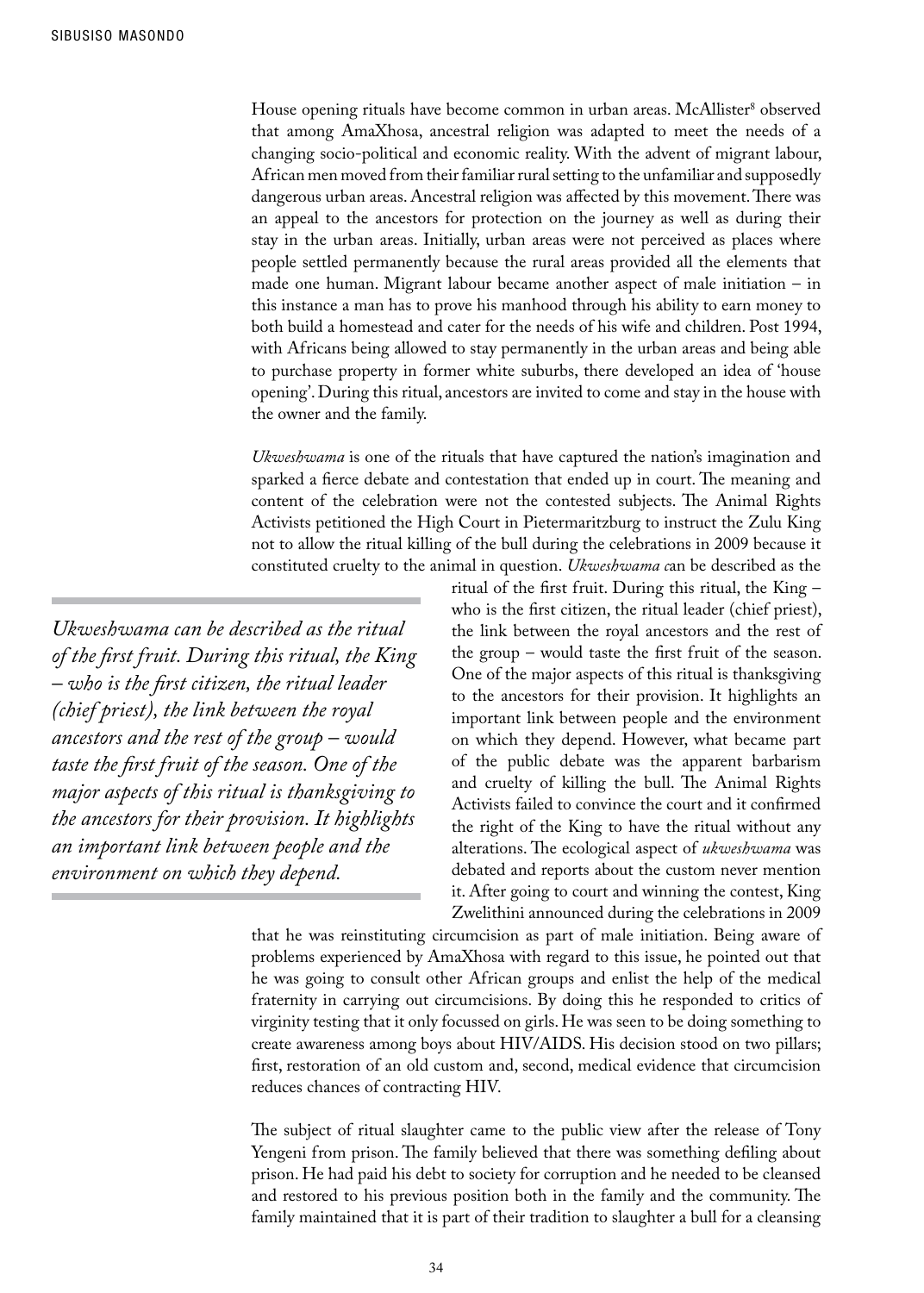ceremony. Since the animal is dedicated to the ancestors, it is expected that it should bellow to indicate that there is acceptance of the offering in the ancestral world. The public debate that ensued highlighted the tension between culture and aspects of the law. The ability to negotiate these tensions points to the strength of the South African constitution and the institutions that support it.

Rainmaking and fertility rituals are very prominent among Southern African people. Queen Mudjadji of Lovedu people was known throughout Southern Africa as the rain queen. Eileen Krige<sup>s</sup>, in her important work, *The realm of a rain-queen: a study of the pattern of Lovedu society,* points out that Mudjadji received delegations from all over Southern Africa for her rainmaking abilities. Such rituals indicate people's uncertainty about what nature would do. The aim is to ask nature to be kind to them. Thereby creating a situation where there is harmony between people and nature, which is a critical realisation that humanity depends on nature for survival. For Chirevo Kwenda, through

going beyond co-operation with nature, itself a progressive step, human beings learn to bear themselves with humility in the face of nature. They sit at its feet to be taught seemingly familiar yet unfathomable wonders, which may contain keys to intractable human problems. They come to see, or rediscover, that nature is there in its own right, for itself primarily, and secondarily

*The celebration of Nomkhubulwane and ukweshwama were some of the ways in which AmaZulu demonstrated their dependence on nature.*

for mutual co-operation with humankind. They make the sobering discovery that while they need nature, nature does not need them. Perhaps they must not stop there; they must move on in boldness to affirm that human beings are ontologically not caretakers or stewards of anything, but dependents and beneficiaries of the universe. They are only caretakers by default, as a result of their status as *naturicides*. 10

The celebration of *Nomkhubulwane* and *ukweshwama* were some of the ways in which AmaZulu demonstrated their dependence on nature. Nomkhubulwane is the only daughter of Mvelinqangi. She is the Zulu divinity in female form. Eileen Krige described as "Inkosazana, personification of nature, was symbolised as standing on the threshold of summer like a girl at her puberty ceremony, ready for marriage and procreation"11. Mazisi Kunene points out that

*Nomkhubulwane* is the most central symbol of creation. She establishes the female principle as philosophically the primary force in creation. Through the female principle, the seemingly irreconcilable elements are brought together. Thus the conciliation of opposites and the establishment of balance become the very essence of growth and creation $12$ .

In Zulu cosmology *Nomkhubulwane* is associated with light, rain, and fertility. Fertility is an all encompassing term which includes the land, animals, and humans. For the woman, fertility was important, as her womanhood was pegged on her ability to reproduce. Keeping pure and celebrating *Nomkhubulwane* meant that once married the woman would be able to reproduce. In the past she was celebrated locally by a group of girls who would cultivate a field in her honour. Such a field was not tended and no one was allowed to harvest anything from it. The celebration of *Nomkhubulwane* disappeared during the colonial period and, when it was re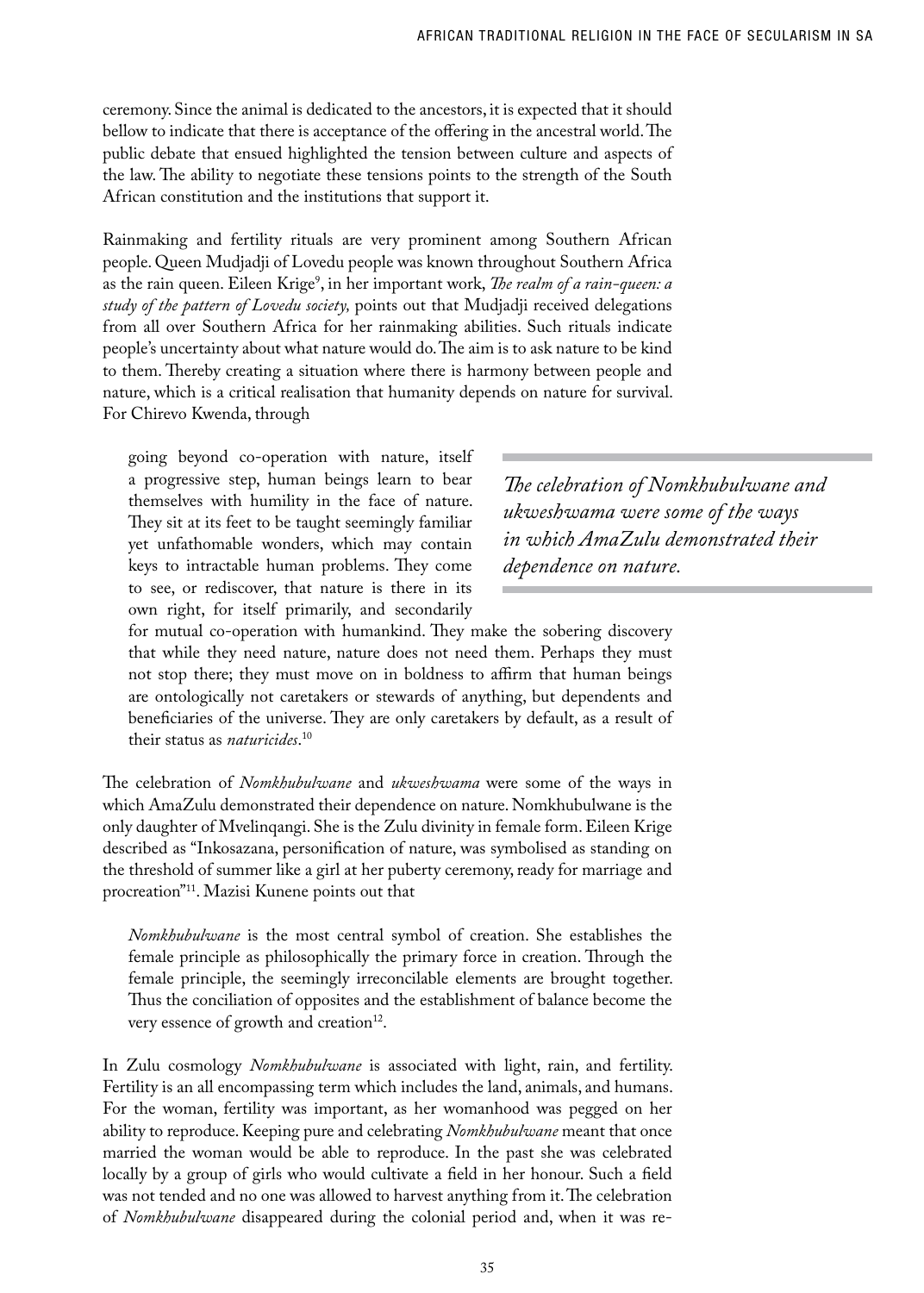introduced, it was made into a national spectacle, which was led and directed by *izangoma*. As part of the spectacle the facilitators included virginity testing. The reasons for the re-introduction of the celebration were twofold:

- to assert an African cultural identity; and
- to respond to calls for moral regeneration and increased HIV/AIDS awareness.

Virginity testing is meant encourage girls to abstain from sexual activity until they are married. It serves to keep them pure while at the same time protecting them from HIV/AIDS. The practice received a barrage of criticism from various sectors of the South African population. The Commission on Gender Equality has been the fiercest critic of the practice. Interestingly, the practice not only got support from traditional establishments<sup>13</sup> but also received the backing of Kwasizabantu Mission. In a media statement on 9 February 2000 Rev. Stegen made it clear that the practice promoted the same values of purity as they did and, as such, they could not condemn it.

*The major complaint attributed to the ancestors is that they have been neglected. Rapid urbanisation has seen African culture, tradition and custom being watered down by the influence of other cultures.* 

American researcher Kendall<sup>14</sup> reports that Nomagugu Ngobese re-introduced the festival of Nomkhubulwane in 1995 after an instruction by her ancestors in a dream15 in 1994. According to Kendall, many sacred specialists in KwaZulu-Natal explained the plight of AmaZulu and other Black people as a result of the wrath of the ancestors. In his discussion of sacred specialists, Geoffrey Parrinder points out that,

In all religions one finds experts in religious matters, whether full-time or not. The sacred is dangerous to ordinary mortals, its demands are mysterious and perhaps its character capricious, so that intermediaries are needed who themselves partake of the divine nature<sup>16</sup>.

The major complaint attributed to the ancestors is that they have been neglected. Rapid urbanisation has seen African culture, tradition and custom being watered down by the influence of other cultures. Africans are accused of turning away from their roots. When the African people turned away from their core spiritual entities, Nomkhubulwane in particular, society lost its balance. With the loss of balance,

- disease swept through the people (HIV/ AIDS);
- there was disharmony in society, which explains the high levels of crime and civil discontent;
- respect for women was lost, resulting in the high incidence of rape and abuse of women.

The political violence of 1980s and 90s and civil strife experienced by AmaZulu could be traced back to the neglect of *Nomkhubulwane*.

#### **Gender issues in African thought**

President Jacob Zuma's rape trial and the fact that he had a child with a woman to whom he was not married created an opening for a debate on gender relations in African communities<sup>17</sup>. The dominant view is that ATR has many elements which deny women their human rights and dignity. The idea of purity, especially as promoted by the advocates of virginity testing, is burdensome to women. In the case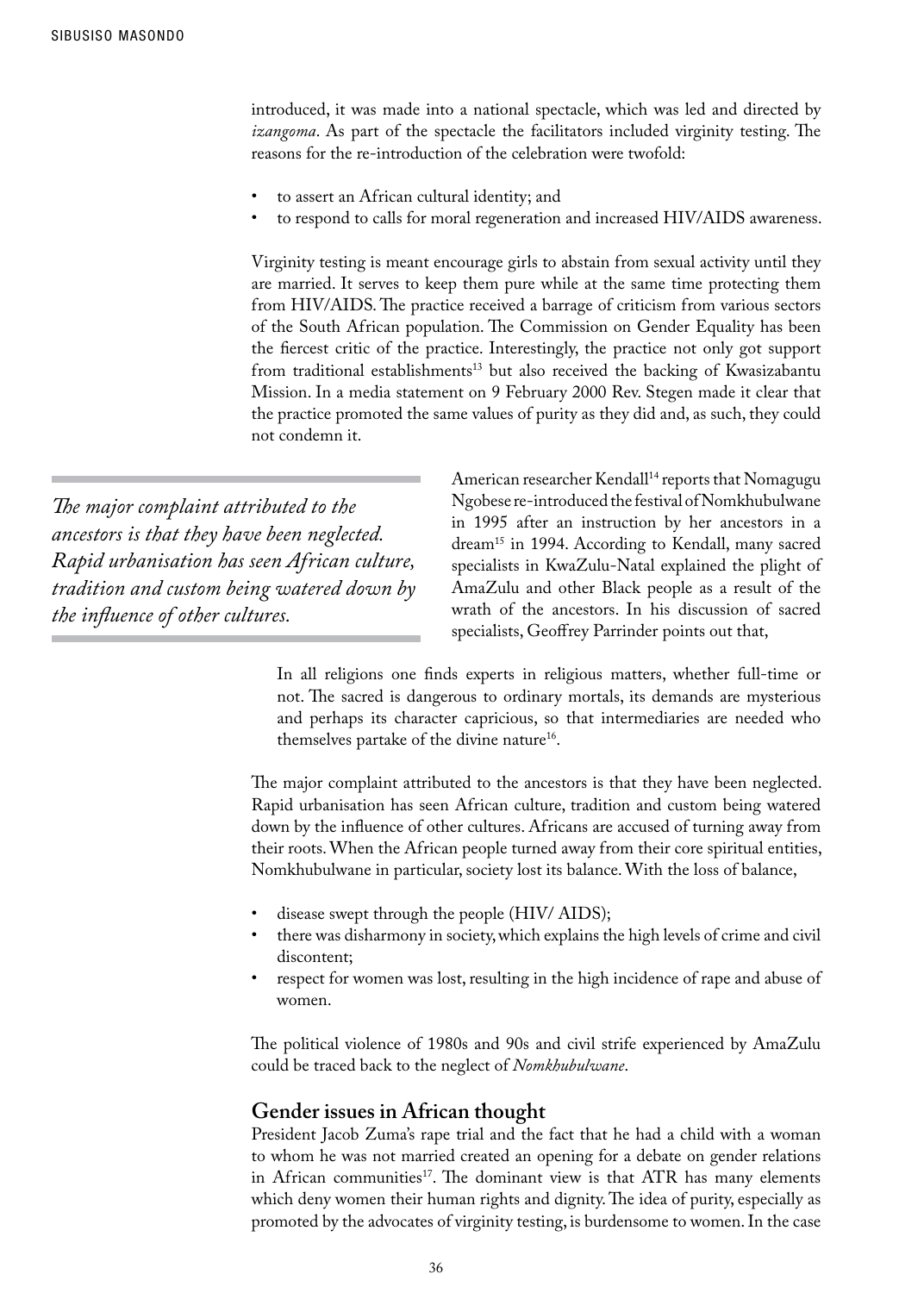of virginity, it is the sole responsibility of the girl to remain so until she is married but the same demands are not made of men<sup>18</sup>. Deidre Badejo<sup>19</sup> argues that African oral tradition and myths placed women at the centre of production. Furthermore, power and femininity are intertwined rather than antithetical. What happened here? What created a scenario where power and femininity are antithetical? What happened to the power of femininity? Do the powerful take such oral traditions seriously? What needs to be done to place such aspects of oral tradition at the centre of public discourse and practice? Badejo alludes to the fact that western sexism played a critical role in distorting African gender relations. Celebrations like Nomkhubulwane have the potential to open up the debate on gender inequality. Zulu cosmology has an in-built principle of complementarity. Oyeronke Olajubu, commenting on the Yoruba context, asserted that "neutral complementarity describes more accurately than subordination the relationship between male and female roles in various precolonial African societies"20.

#### **African Religion in the future**

Rosalind Hackett<sup>21</sup> argued that New Religious Movements are not only about providing relevant spiritual expressions or validating their cultural roots, but are also about negotiating new indigenous forms of Christianity. South Africa experienced the rise of various movements within the Christian fold that incorporated aspects of African religion and

*Nomkhubulwane … deals with the erosion of morality, the detachment that modern society has from the environment, and provides a response to the problem of HIV/AIDS.* 

practice and are collectively called the African Indigenous Churches (AICs). These movements were able to keep alive some aspects of ATR. The most important aspect of ATR is the emergence of Dr. Mathole Motshekga's Kara Institute and Dr. Nokuzola Mndende's Icamagu Institute. The two institutes saw the need for preservation, recording, classification and research on various aspects of ATR. Given the fact that ATR is an orally transmitted tradition, with the passing away of many of the elders it became imperative to have these recorded. Both Drs. Motshekga and Mndende have written a number of books on leadership, ethics, morality and other subjects. Mndende went as far as to establish contact with communities in her endeavour to receive and disseminate information. Her vision is to place ATR at the centre of public discourse on all issues because she is of the view that it can make important contributions to building a better country.

#### **Conclusion**

This article has looked at a number of appearances of ATR in public. Often when Africans appeal to institutions of their culture they are accused of hiding behind tradition. I wish to put forward a different opinion, echoing the view of Jean and John Comaroff: "it is often a mode of producing new forms of consciousness; of expressing discontent with modernity and dealing with its deformities"<sup>22</sup>. Often when these issues are debated in public, the only content of these traditions taken into account is those aspects that people find repugnant. *Nomkhubulwane*, on the other hand, deals with the erosion of morality, the detachment that modern society has from the environment, and provides a response to the problem of HIV/AIDS. Kendall mentioned one incident at a luncheon after one of the Nomkhubulwane festivals when female *izangoma* politely refused to serve food to their male colleagues. For me, that was an important statement by female *izangoma.* Male and female izangoma are equals as they both serve the ancestors. Their position is not defined by gender; *isangoma* embodies both femininity and masculinity. In other words, the spirit medium is asexual. This represents a progressive approach to gender relations, which South